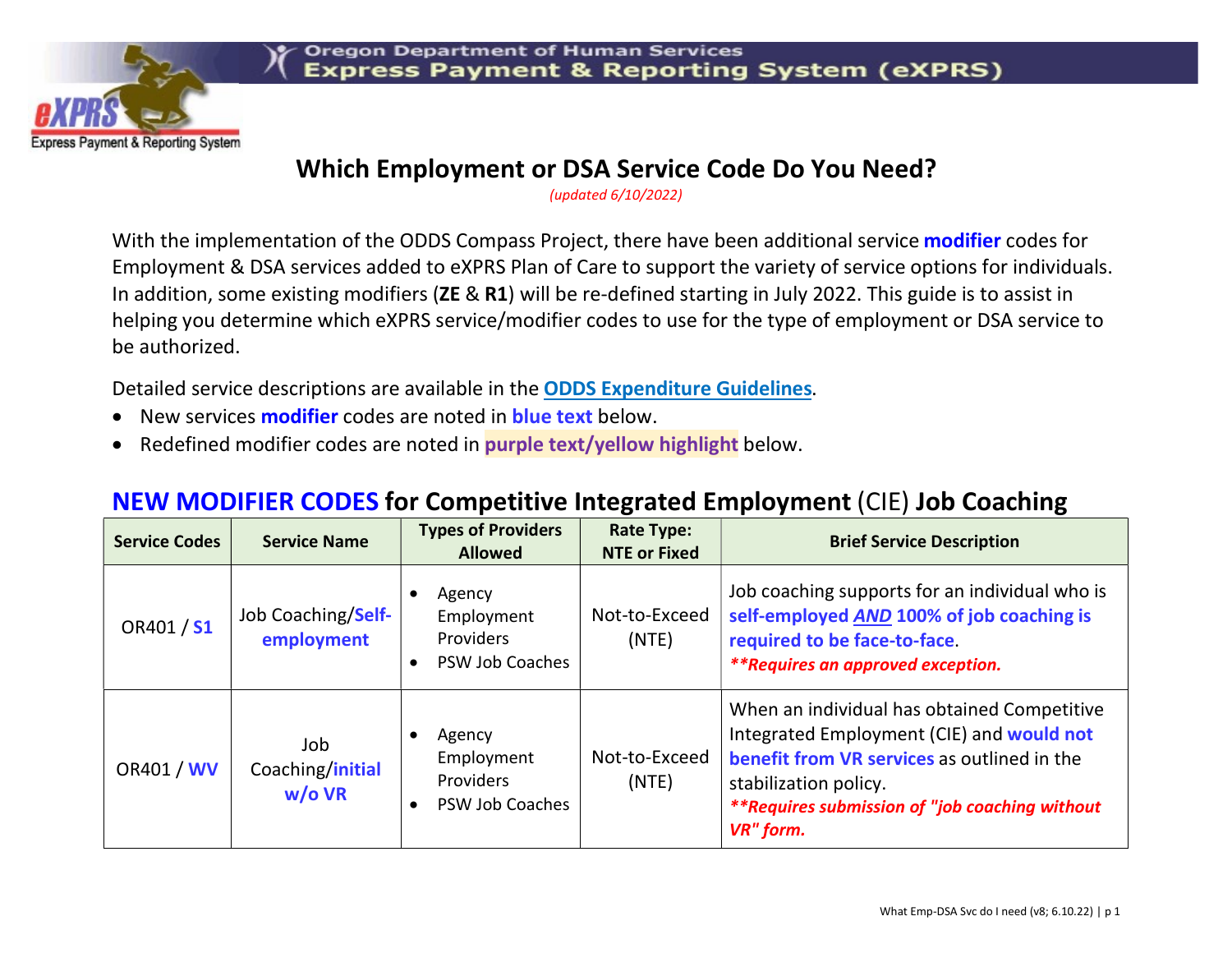## NEW MODIFIER CODES for Employment Path

| <b>Service Codes</b> | <b>Service Name</b>                                                  | <b>Types of Providers</b><br><b>Allowed</b>    | <b>Rate Type:</b><br><b>NTE or Fixed</b> | <b>Brief Service Description</b>                                                                                                                                                                                                                             |
|----------------------|----------------------------------------------------------------------|------------------------------------------------|------------------------------------------|--------------------------------------------------------------------------------------------------------------------------------------------------------------------------------------------------------------------------------------------------------------|
| OR541 / R1           | Employment<br>Path $/1:1$<br><b>Supports Facility</b>                | Agency<br>$\bullet$<br>Employment<br>Providers | Fixed                                    | For 1:1 supports during Employment Path in a<br><b>facility</b><br><i>**Requires an approved exception</i>                                                                                                                                                   |
| OR541 / ZH           | Employment<br>Path/2:1 Single<br><b>Provider Facility</b>            | Agency<br>$\bullet$<br>Employment<br>Providers | Fixed                                    | For 2:1 supports during Employment Path in a<br>facility provided by 2 separate provider<br>Agencies each sending a single staff. One<br>Agency bills under this code, the other Agency<br>bills under OR541/W1.<br><i>**Requires an approved exception</i>  |
| OR541 / ZF           | Employment<br>Path/2:1 Both 1<br><b>Agency Facility</b>              | Agency<br>$\bullet$<br>Employment<br>Providers | Fixed                                    | For 2:1 supports during Employment Path in a<br>facility provided by one Agency who sends<br>both staff<br><i>**Requires an approved exception</i>                                                                                                           |
| OR541 / RC           | Employment<br>Path $/1:1$<br><b>Supports</b><br><b>Community</b>     | Agency<br>$\bullet$<br>Employment<br>Providers | Fixed                                    | For 1:1 supports during Employment Path in<br>the community.<br><i>**Requires an approved exception</i>                                                                                                                                                      |
| OR541 / ZE           | Employment<br>Path/2:1 Single<br><b>Provider</b><br><b>Community</b> | Agency<br>$\bullet$<br>Employment<br>Providers | Fixed                                    | For 2:1 supports during Employment Path in<br>the community provided by two provider<br>Agencies each sending a single staff. One<br>Agency bills under this code, the other Agency<br>bills under code OR541/W2.<br><i>**Requires an approved exception</i> |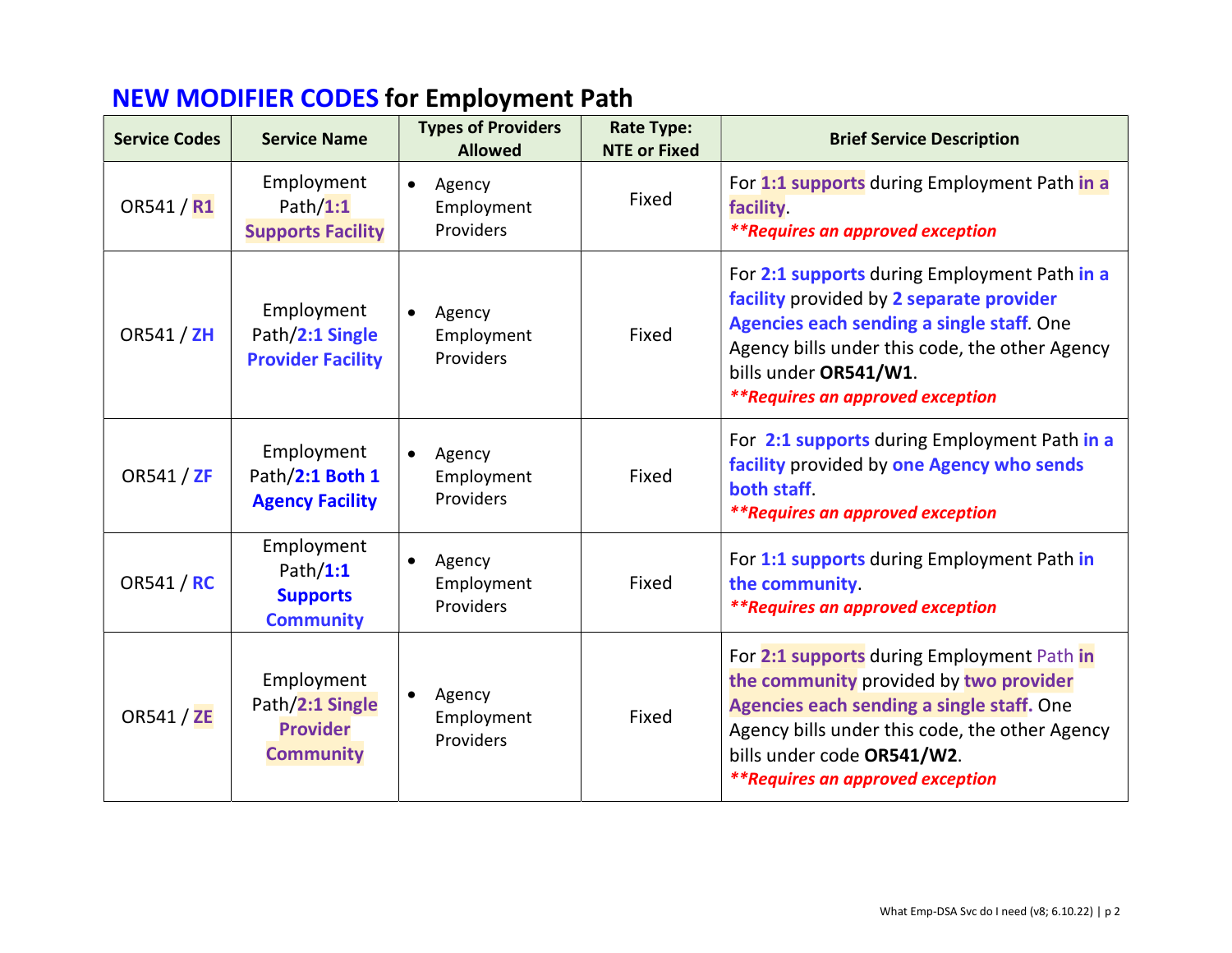| OR541 / ZC | Employment<br>Path/2:1 Both 1<br><b>Agency</b><br><b>Community</b> | Agency<br>Employment<br>Providers        | Fixed | For 2:1 supports during Employment Path in<br>the community provided by one Agency who<br>sends both staff.<br><i>**Requires an approved exception</i> |
|------------|--------------------------------------------------------------------|------------------------------------------|-------|--------------------------------------------------------------------------------------------------------------------------------------------------------|
| OR541 / RS | Employment<br>Path/1:1 Solo<br><b>Community</b>                    | Agency<br>Employment<br><b>Providers</b> | Fixed | For "Solo" 1:1 supports during Employment<br>Path in the Community.                                                                                    |

## NEW MODIFIER CODES for Day Support Activities

| <b>Service</b><br><b>Codes</b> | <b>Service Name</b>                                                        | <b>Types of Providers</b><br><b>Allowed</b>           | <b>Rate Type:</b><br><b>NTE or Fixed</b> | <b>Brief Service Description</b>                                                                                                                                                                                                                                           |
|--------------------------------|----------------------------------------------------------------------------|-------------------------------------------------------|------------------------------------------|----------------------------------------------------------------------------------------------------------------------------------------------------------------------------------------------------------------------------------------------------------------------------|
| OR542 / R1                     | Day Support<br>Activities/1:1<br><b>Supports Facility</b>                  | Agency<br>$\bullet$<br>Employment<br><b>Providers</b> | Fixed                                    | For 1:1 supports during Day Support Activities<br>in a facility.<br><i>**Requires an approved exception</i>                                                                                                                                                                |
| OR542 / $ZH$                   | Day Support<br>Activities/2:1<br><b>Single Provider</b><br><b>Facility</b> | Agency<br>Employment<br><b>Providers</b>              | Fixed                                    | For 2:1 supports during Day Support Activities<br>in a facility provided by two separate provider<br>Agencies, each sending a single staff. One<br>Agency billing under this code, the other<br>Agency billing under OR542/W1.<br><i>**Requires an approved exception.</i> |
| OR542 / ZF                     | Day Support<br>Activities/2:1<br><b>Both 1 Agency</b><br><b>Facility</b>   | Agency<br>Employment<br>Providers                     | Fixed                                    | For 2:1 supports during Day Support Activities<br>in a facility provided by one Agency who sends<br>both staff<br><i>**Requires an approved exception</i>                                                                                                                  |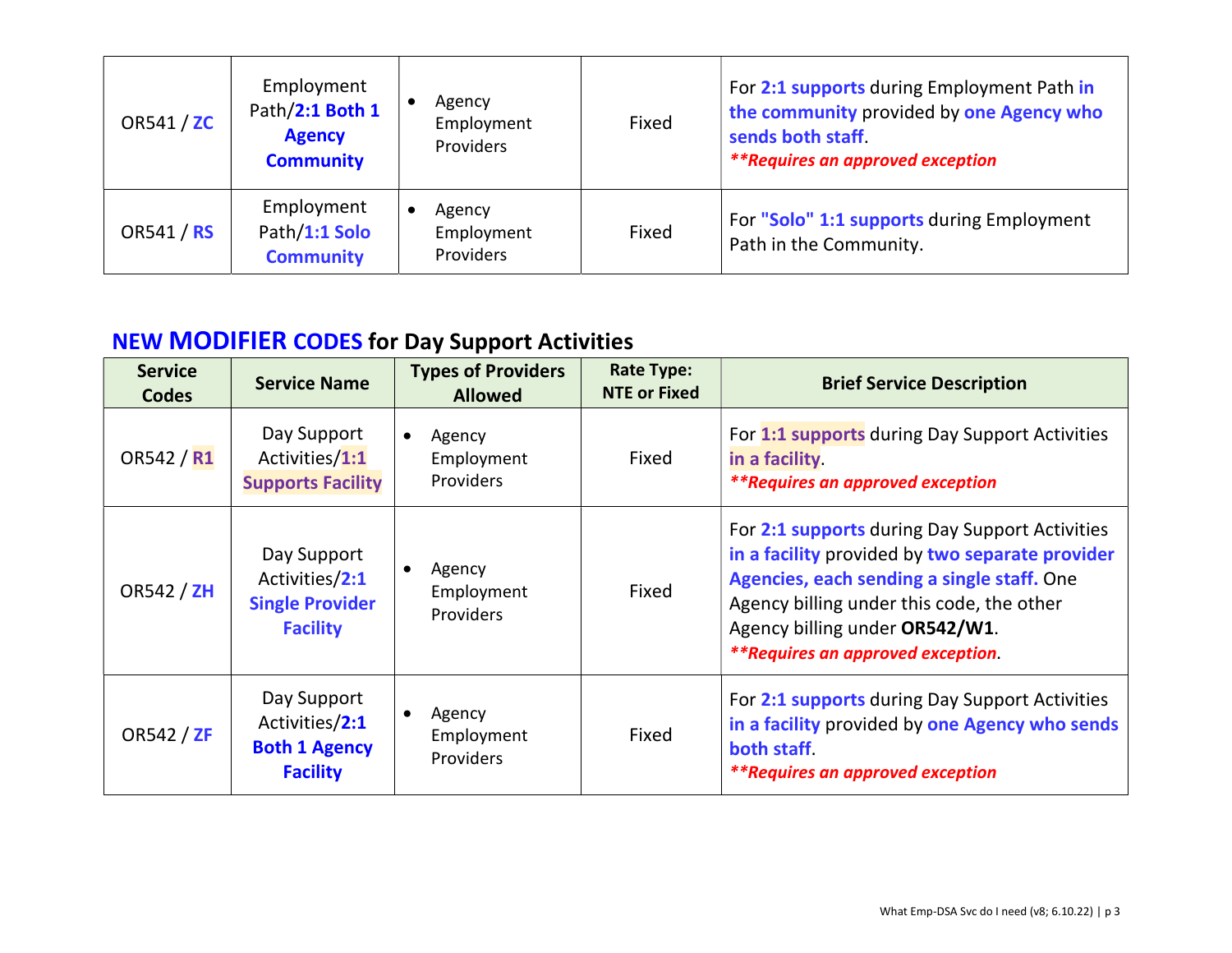| <b>OR542 / ZE</b> | Day Support<br>Activities/2:1<br><b>Single Provider</b><br><b>Community</b> | Agency<br>Employment<br><b>Providers</b> | Fixed | For 2:1 supports during Day Support Activities<br>in the community provided by two provider<br>Agencies each sending a single staff. One<br>Agency billing under this code, the other<br>Agency billing under OR542/W2.<br><i>**Requires an approved exception</i> |
|-------------------|-----------------------------------------------------------------------------|------------------------------------------|-------|--------------------------------------------------------------------------------------------------------------------------------------------------------------------------------------------------------------------------------------------------------------------|
| OR542 / ZC        | Day Support<br>Activities/2:1<br><b>Both 1 Agency</b><br><b>Community</b>   | Agency<br>Employment<br><b>Providers</b> | Fixed | For 2:1 supports during Day Support Activities<br>in the community provided by one Agency<br>who sends both staff<br><i>**Requires an approved exception</i>                                                                                                       |
| OR542 / RS        | Day Support<br>Activities/1:1<br><b>Solo Community</b>                      | Agency<br>Employment<br><b>Providers</b> | Fixed | When an individual wants "solo" 1:1 supports<br>during Day Support Activities in the<br><b>Community</b>                                                                                                                                                           |

# NEW MODIFIER CODES for Small Group Employment

| <b>Service Codes</b> | <b>Service Name</b>                                                       | <b>Types of Providers</b><br><b>Allowed</b> | <b>Rate Type:</b><br><b>NTE or Fixed</b> | <b>Brief Service Description</b>                                                                                                                                                                                                                                   |
|----------------------|---------------------------------------------------------------------------|---------------------------------------------|------------------------------------------|--------------------------------------------------------------------------------------------------------------------------------------------------------------------------------------------------------------------------------------------------------------------|
| OR543 / RC           | Small Grp<br>Employment/ $1:1$<br><b>Supports</b><br><b>Community</b>     | Agency<br>Employment<br><b>Providers</b>    | Fixed                                    | For 1:1 supports during Small Group<br>Employment.<br><i>**Requires an approved exception</i>                                                                                                                                                                      |
| <b>OR543 / ZE</b>    | Small Grp<br>Employment/2:1<br><b>Single Provider</b><br><b>Community</b> | Agency<br>Employment<br>Providers           | Fixed                                    | For 2:1 supports during Small Group<br>Employment in the community provided by<br>two provider Agencies each sending a single<br>staff. One agency billing under this code, the<br>other Agency billing under OR543/W2.<br><i>**Requires an approved exception</i> |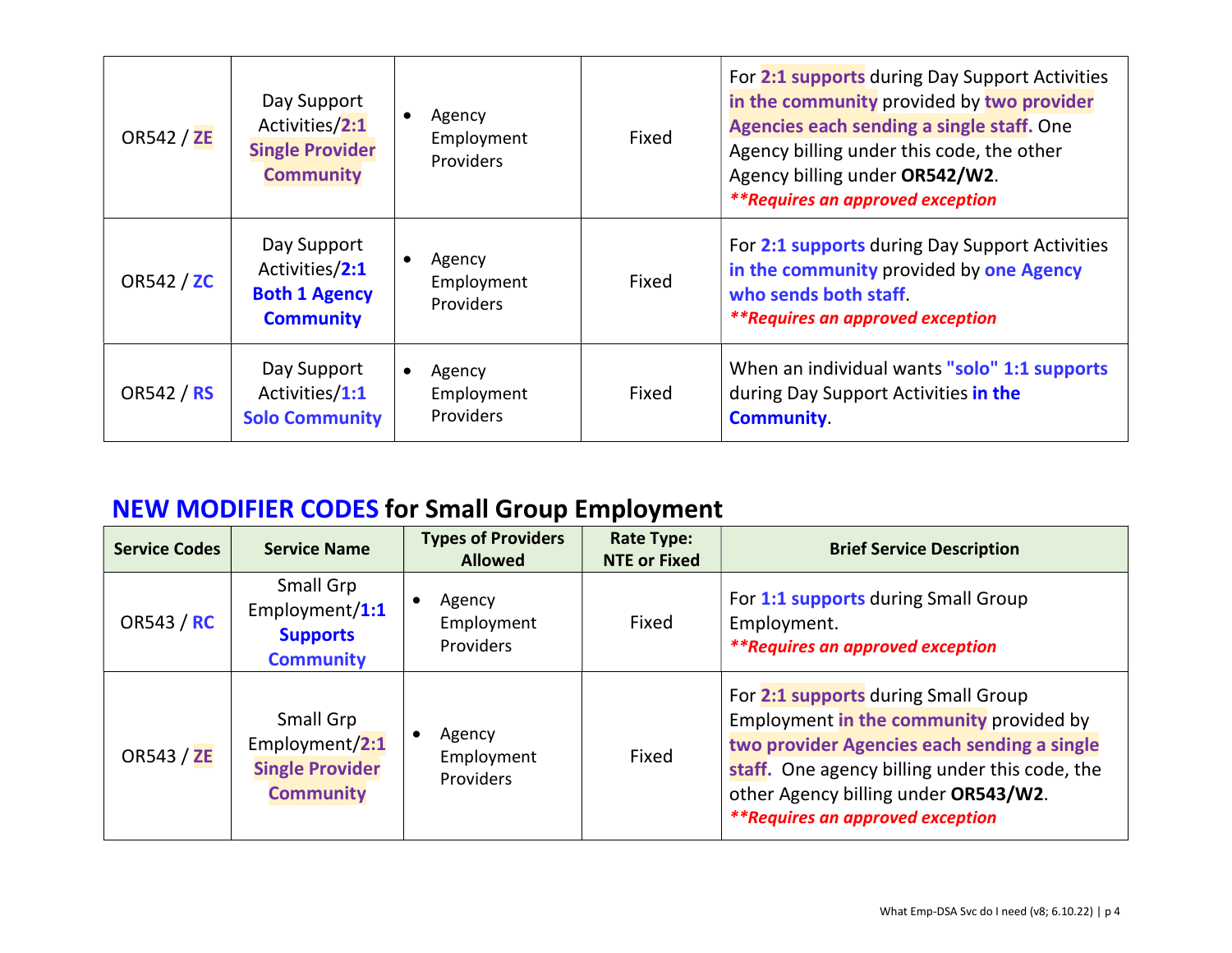| OR543 / ZC | Small Grp<br>Employment/2:1<br><b>Both 1 Agency</b><br><b>Community</b> | Agency<br>Employment<br>Providers | Fixed | For 2:1 supports during Small Group<br>Employment provided by one Agency who<br>sends both staff.<br><i>**Requires an approved exception</i> |
|------------|-------------------------------------------------------------------------|-----------------------------------|-------|----------------------------------------------------------------------------------------------------------------------------------------------|
|------------|-------------------------------------------------------------------------|-----------------------------------|-------|----------------------------------------------------------------------------------------------------------------------------------------------|

#### NEW MODIFIER CODES for On-The-Job Attendant Care

| <b>Service Codes</b> | <b>Service Name</b>                                                          | <b>Types of Providers</b><br><b>Allowed</b>    | <b>Rate Type:</b><br><b>NTE or Fixed</b> | <b>Brief Service Description</b>                                                                                                                               |
|----------------------|------------------------------------------------------------------------------|------------------------------------------------|------------------------------------------|----------------------------------------------------------------------------------------------------------------------------------------------------------------|
| <b>OR545 / ZE</b>    | OTJ Attendant<br>Care/2:1 Single<br><b>Provider</b><br><b>Community</b>      | Agency<br>$\bullet$<br>Employment<br>Providers | Fixed                                    | For 2:1 attendant care supports during Job<br>Coaching and Job Discovery in the community<br>provided by two provider entities each<br>sending a single staff. |
|                      |                                                                              | PSW Job Coaches<br>$\epsilon$                  | Not-to-Exceed<br>(NTE)                   | * Is authorized for the hours of face-to-face<br>contact only.<br><i>**Requires an approved exception</i>                                                      |
| OR545 / ZC           | <b>OTJ Attendant</b><br>Care/2:1 Both 1<br><b>Agency</b><br><b>Community</b> | Agency<br>Employment<br>Providers              | Fixed                                    | For 2:1 attendant care supports during Job<br>Coaching and Job Discovery provided by one<br><b>Agency who sends both staff.</b>                                |
|                      |                                                                              | PSW Job Coaches                                | Not-to-Exceed<br>(NTE)                   | * Is authorized for the hours of face-to-face<br>contact only<br><i>**Requires an approved exception</i>                                                       |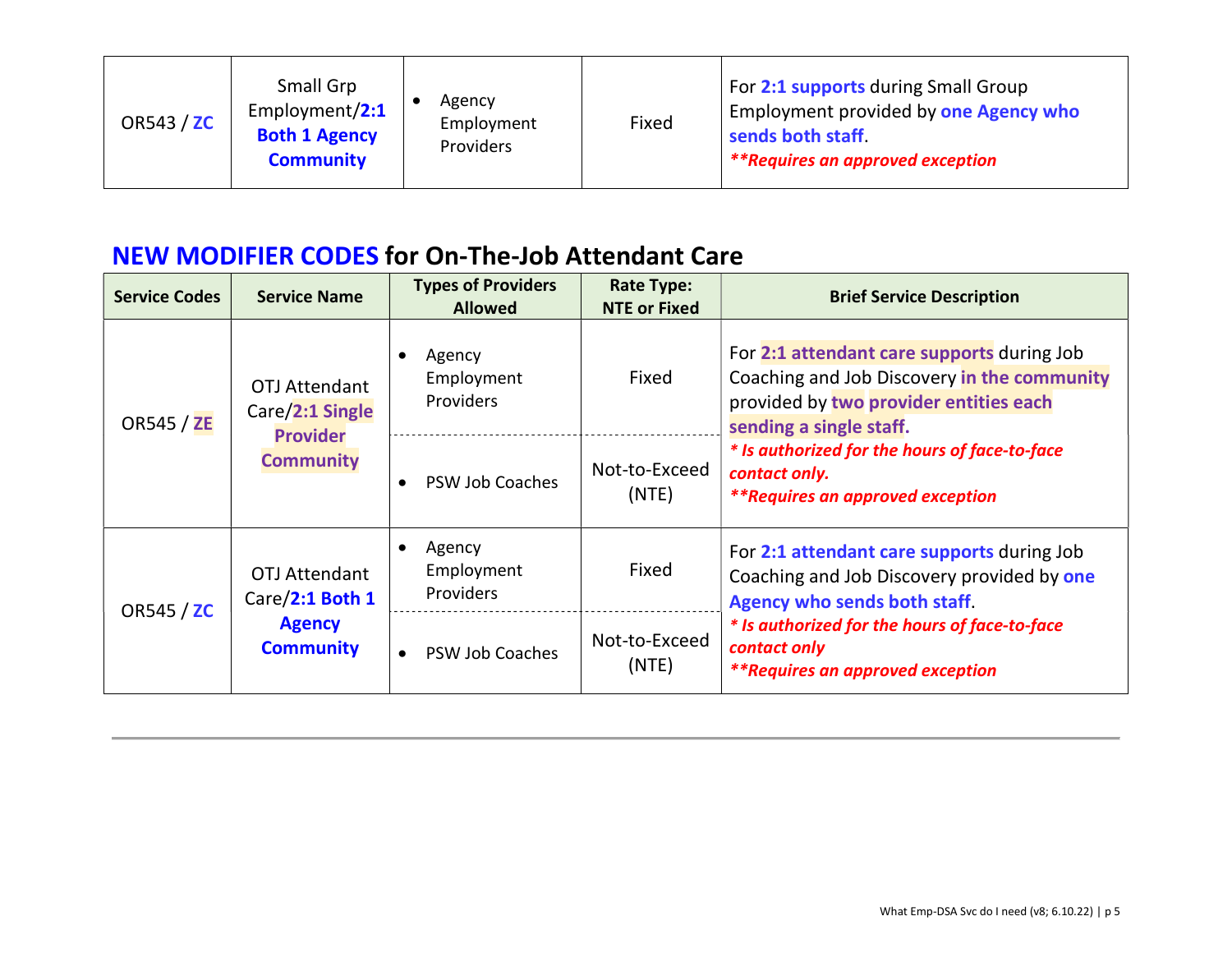| <b>Service Codes</b> | <b>Service Name</b>                         | <b>Types of Providers</b><br><b>Allowed</b>    | <b>Rate Type:</b><br><b>NTE or Fixed</b> | <b>Brief Service Description</b>                                                                |
|----------------------|---------------------------------------------|------------------------------------------------|------------------------------------------|-------------------------------------------------------------------------------------------------|
| OR401 / W5           | Job Coaching -                              | Agency<br>$\bullet$<br>Employment<br>Providers | Fixed                                    | For an individual who is initially first placed in a<br>competitive integrated employment (CIE) |
|                      | initial                                     | PSW Job Coaches<br>$\bullet$                   | Not-to-Exceed<br>(NTE)                   | job/setting.                                                                                    |
| OR401 / W6           | Job Coaching -<br>ongoing                   | Agency<br>$\bullet$<br>Employment<br>Providers | Fixed                                    | For an individual who is in their competitive<br>integrated employment (CIE) job/setting        |
|                      |                                             | PSW Job Coaches                                | Not-to-Exceed<br>(NTE)                   | ongoing.                                                                                        |
| OR401 / W4           | Job Coaching -<br>maintenance               | Agency<br>$\bullet$<br>Employment<br>Providers | Fixed                                    | For an individual to maintain their competitive                                                 |
|                      |                                             | PSW Job Coaches<br>$\bullet$                   | Not-to-Exceed<br>(NTE)                   | integrated employment (CIE) job/setting.                                                        |
| OR401 / W3           | Job Development<br>$-$ Initial<br>Placement | $\bullet$<br>Agency<br>Employment<br>Providers | Not-to-Exceed<br>(NTE)                   | For initial CIE job development placements                                                      |
| OR401 / W9           | Job Development<br>- Retention              | Agency<br>Employment<br>Providers              | Not-to-Exceed<br>(NTE)                   | For CIE job retention                                                                           |
| <b>OR539 / NA</b>    | <b>Job Discovery</b>                        | Agency<br>Employment<br>Providers              | Not-to-Exceed<br>(NTE)                   | For CIE Discovery profiles                                                                      |

## Existing Service Procedure & Modifier Codes Still in Use